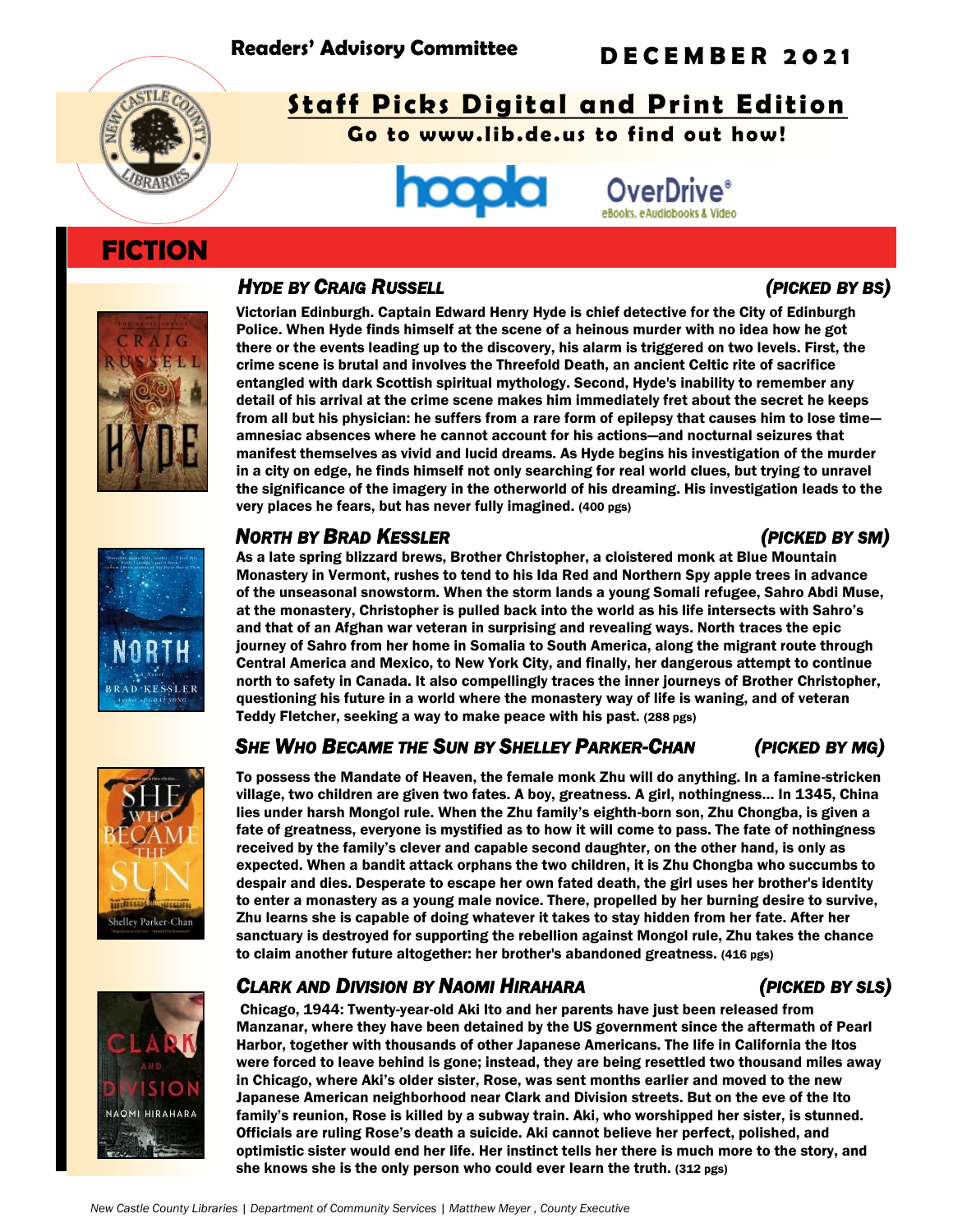# STAFF PICKS FICTION













## *SEVERAL PEOPLE ARE TYPING BY CALVIN KASULKE (PICKED BY BS)*

Gerald, a mid-level employee of a New York–based PR firm has been uploaded into the company's internal Slack channels—at least his consciousness has. His colleagues assume it's an elaborate gag to exploit the new work-from home policy, but now that Gerald's productivity is through the roof, his bosses are only too happy to let him work from wherever he says he is. Faced with the looming abyss of a disembodied life online, Gerald enlists his co-worker Pradeep to help him escape, and to find out what happened to his body. But the longer Gerald stays in the void, the more alluring and absurd his reality becomes. Meanwhile, the firm's biggest client, a high-end dog food company, is in the midst of recalling a bad batch of food that's allegedly poisoning Pomeranians nationwide. Their CEO suspects someone is sabotaging his office furniture. If Gerald gets to work from home all the time, why can't everyone? Is true love possible between two people, when one is just a line of text in an app? (256 pgs)

## *THE FINAL GIRL SUPPORT GROUP BY GRADY HENDRIX (PICKED KT)*

In horror movies, the final girls are the ones left standing when the credits roll. They made it through the worst night of their lives…but what happens after? Lynnette Tarkington is a real-life final girl who survived a massacre. For more than a decade, she's been meeting with five other final girls and their therapist in a support group for those who survived the unthinkable, working to put their lives back together. Then one woman misses a meeting, and their worst fears are realized—someone knows about the group and is determined to rip their lives apart again, piece by piece. But the thing about final girls is that no matter how bad the odds, how dark the night, how sharp the knife, they will never, ever give up. (352 pgs)

## *THE PARIS CONNECTION BY LORRAINE BROWN (PICKED BY SM)*

When Hannah and her boyfriend, Simon, set out for Amsterdam, they're confident that they'll make it to his sister's wedding in time. However, unbeknownst to them, their train is scheduled to divide in the middle of the night. When it does, half of it continues the route to Amsterdam and the other half—the one with Hannah on it—heads three hundred miles away, to Paris. Left without her belongings or hope of reuniting with Simon, Hannah has no choice but to spend the day in Paris before the next train out. Worse than being stranded in a foreign city alone? Being stuck with Léo, the handsome but infuriating Frenchman who blames Hannah for his own unwanted delay. The series of mishaps that sends them traipsing through the City of Light is only further proof that Hannah's day has gone from bad to worse. But as she takes in the glorious sights of the city—and spends more time with Léo—Hannah discovers that the detour might actually be leading her to the life she was always meant to live. (336 pgs)

# *AS THE WICKED WATCH BY TAMRON HALL (PICKED BY BS)*

When crime reporter Jordan Manning leaves her hometown in Texas to take a job at a television station in Chicago, she's one step closer to a coveted anchor chair on a national network. Jordan is smart and aggressive and often the only woman of color in the newsroom. Armed with a master's degree in forensic science and impeccable instincts, Jordan has been able to balance her dueling motivations: breaking every big story—and giving a voice to the voiceless. Again and again, she is called to cover the murders of Black women, many of them sexually assaulted, most brutalized, and all of them quickly forgotten. All until Masey James— a 15-yearold girl whose body was found in an abandoned lot, Masey has come to represent for Jordan all of the frustration and anger that her job often forces her to repress. Putting the rest of her work and her fraying personal life aside, Jordan does everything she can to give the story the coverage it desperately requires, and that a missing Black child would so rarely get. There's a serial killer on the loose, Jordan believes, and he's hiding in plain sight. (400 pgs)

# *RAZORBLADE TEARS BY S.A. COSBY (PICKED BY SP)*

Ike Randolph has been out of jail for fifteen years, with not so much as a speeding ticket in all that time. But a Black man with cops at the door knows to be afraid. The last thing he expects to hear is that his son Isiah has been murdered, along with Isiah's white husband, Derek. Ike had never fully accepted his son but is devastated by his loss. Derek's father Buddy Lee was almost as ashamed of Derek for being gay as Derek was ashamed of his father's criminal record. Buddy Lee still has contacts in the underworld, though, and he wants to know who killed his boy. Ike and Buddy Lee, two ex-cons with little else in common other than a criminal past and a love for their dead sons, band together in their desperate desire for revenge. (336 pgs)

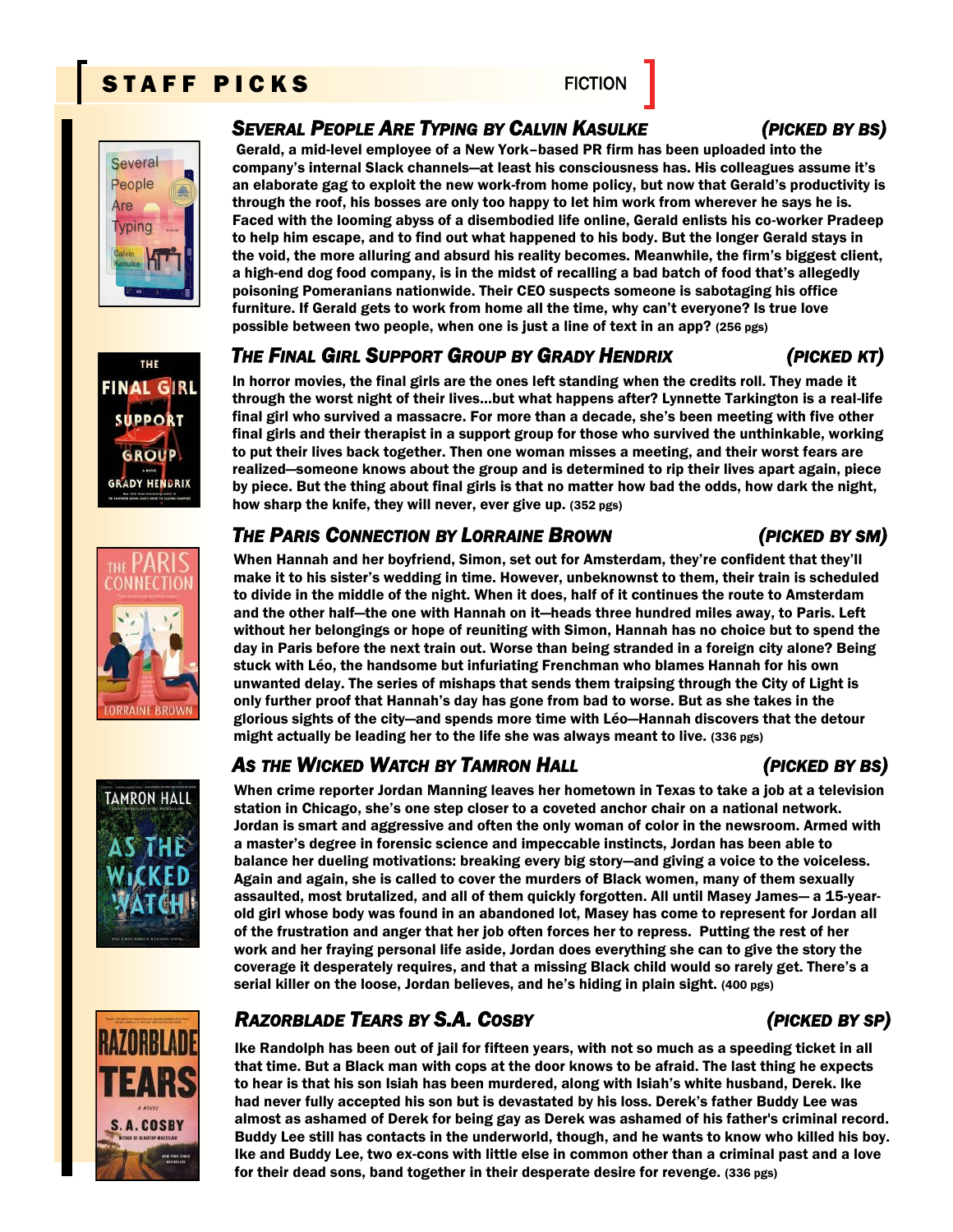# S T A F F P I C K S

**D E C E M B E R 2 0 2 1**

# **NON-FICTION**

### *THE TAKING OF JEMIMA BOONE BY MATTHEW PEARL (PICKED BY BS)*

On a midsummer day in 1776, weeks after the signing of the Declaration of Independence, thirteen-year-old Jemima Boone and her friends Betsy and Fanny Callaway disappear near the Kentucky settlement of Boonesboro. A Cherokee-Shawnee raiding party has taken the girls as the latest salvo in the blood feud between American Indians and the colonial settlers who have decimated native lands and resources. Hanging Maw, the raiders' leader, recognizes one of the captives as Jemima Boone, daughter of Kentucky's most influential pioneers, and realizes she could be a valuable pawn in the battle to drive the colonists out of the contested Kentucky territory for good. With Daniel Boone and his posse in pursuit, Hanging Maw devises a plan that could ultimately bring greater peace to both the tribes and the colonists. But after the girls find clever ways to create a trail of clues, the raiding party is ambushed by Boone and the rescuers in a battle with reverberations that nobody could predict. (288 pgs)

# *THIS IS EAR HUSTLE BY NIGEL POOR (PICKED BY MG)*

When Nigel Poor and Earlonne Woods met, Nigel was a photography professor volunteering with the Prison University Project and Earlonne was serving thirty-one years to life at California's San Quentin State Prison. Initially drawn to each other by their shared interest in storytelling, neither had podcast production experience when they decided to enter Radiotopia's contest for new shows . . . and won. Using the prize for seed money, Nigel and Earlonne launched *Ear Hustle,* named after the prison term for "eavesdropping." It was the first podcast created and produced entirely within prison and would go on to be heard millions of times worldwide, garner Peabody and Pulitzer award nominations, and help earn Earlonne his freedom when his sentence was commuted in 2018. Nigel and Earlonne share their own stories of how they came to San Quentin, how they created their phenomenally popular podcast amid extreme limitations, and what has kept them collaborating season after season. (304 pgs)

## *THE SLEEPING BEAUTIES BY SUZANNE O'SULLIVAN (PICKED BY SLS)*

In Sweden, hundreds of refugee children fall into a state that resembles sleep for months or years at a time. In Le Roy, New York, teenage girls develop involuntary twitches and seizures that spread like a contagion. In the U.S. Embassy in Cuba, employees experience headaches and memory loss after hearing strange noises during the night. These are only a few of the many suspected culture-bound psychosomatic syndromes—specific sets of symptoms that exist in a particular culture or environment—that affect people throughout the world. Dr. Suzanne O'Sullivan investigates psychosomatic disorders, traveling the world to visit communities suffering from these so-called mystery illnesses. O'Sullivan records the remarkable stories of syndromes related to her by people from all walks of life. Riveting and often distressing, these case studies are recounted with compassion and humanity. (336 pgs)

# *ORWELL'S ROSES BY REBECCA SOLNIT (PICKED BY SLS)*

"In the year 1936 a writer planted roses." So begins Rebecca Solnit's new book, a reflection on George Orwell's passionate gardening and the way that his involvement with plants, particularly flowers, and the natural world illuminates his other commitments as a writer and antifascist, and the intertwined politics of nature and power. Solnit's account of this understudied aspect of Orwell's life explores his writing and his actions—from going deep into the coal mines of England, fighting in the Spanish Civil War, critiquing Stalin when much of the international left still supported him (and then critiquing that left), to his analysis of the relationship between lies and authoritarianism. The book draws to a close with a rereading of *Nineteen Eighty-Four* that completes her portrait of a more hopeful Orwell, as well as a reflection on pleasure, beauty, and joy as acts of resistance. (320 pgs)





03 STORIES OF EVERYDAY PRISON